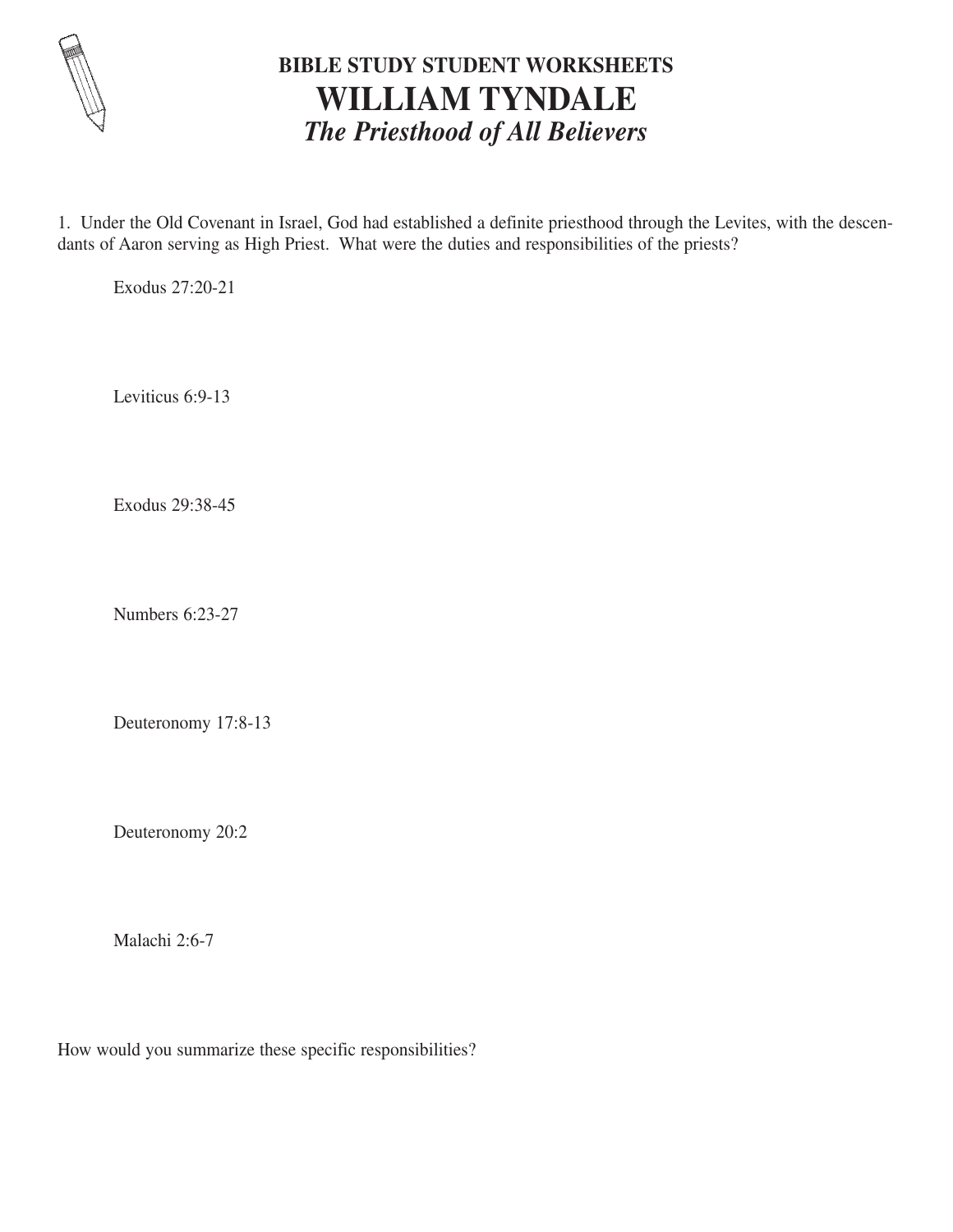2. Priests were to offer sacrifices and to mediate between God and man. According to the new covenant in Christ, Christ Himself is to be our High Priest and Mediator (I Timothy 2:5). One of the goals of the Reformation was to remove the idols, saints, and prayers to the Virgin so that Christ Himself would be the Mediator and the Priest between man and God. Read Hebrews 4:14-5:10, which talks about Christ as the High Priest. How should this truth affect the personal life of the Christian?

3. Since Christ as our High Priest allows us to draw near to God, Christians are actually a kingdom of priests or a royal priesthood (Rev. 1:6). What does this mean in our personal lives? According to I Peter 2:5, 9-10, what are we to do as a royal priesthood?

According to Revelation 5:10; 20:6, what does being a royal priesthood mean for the future?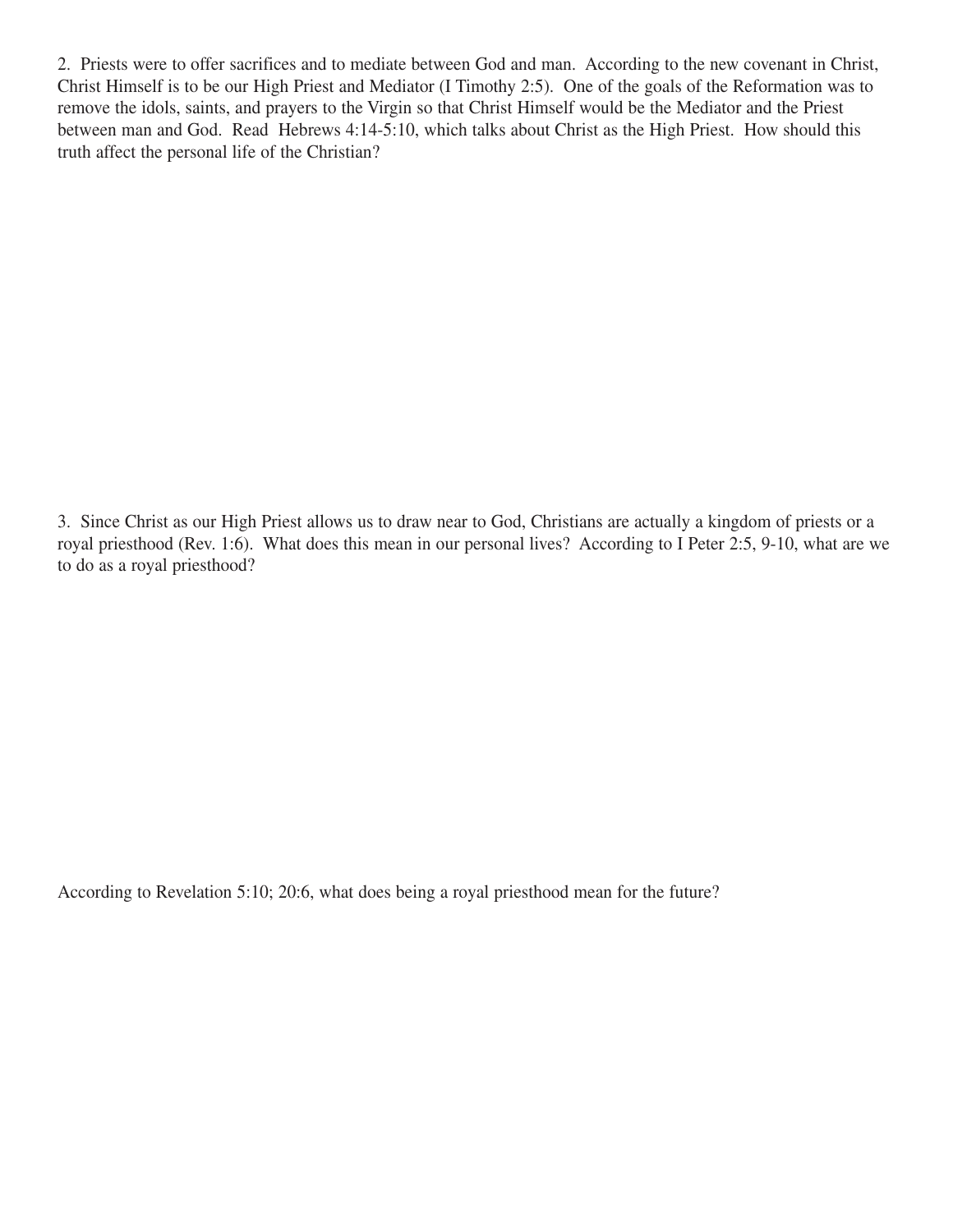4. One of the important functions of a priest is to offer sacrifices. I Peter 2:5 says our sacrifices are spiritual, no longer bloody bulls and goats! Read the following passages and discuss some of the spiritual sacrifices the believer is to make:

| THE SACRIFICES OF THE NEW TESTAMENT BELIEVER                              |                         |
|---------------------------------------------------------------------------|-------------------------|
| <b>Bible Passage</b>                                                      | What is offered to God? |
| Hebrews 13:15                                                             |                         |
| Romans 15:16                                                              |                         |
| Philippians 4:14-18                                                       |                         |
| Revelation 8:3                                                            |                         |
| Ephesians 5:2                                                             |                         |
| Hebrews 13:16                                                             |                         |
| Romans 12:1-2<br>[note this unique priesthood<br>with living sacrifices!] |                         |